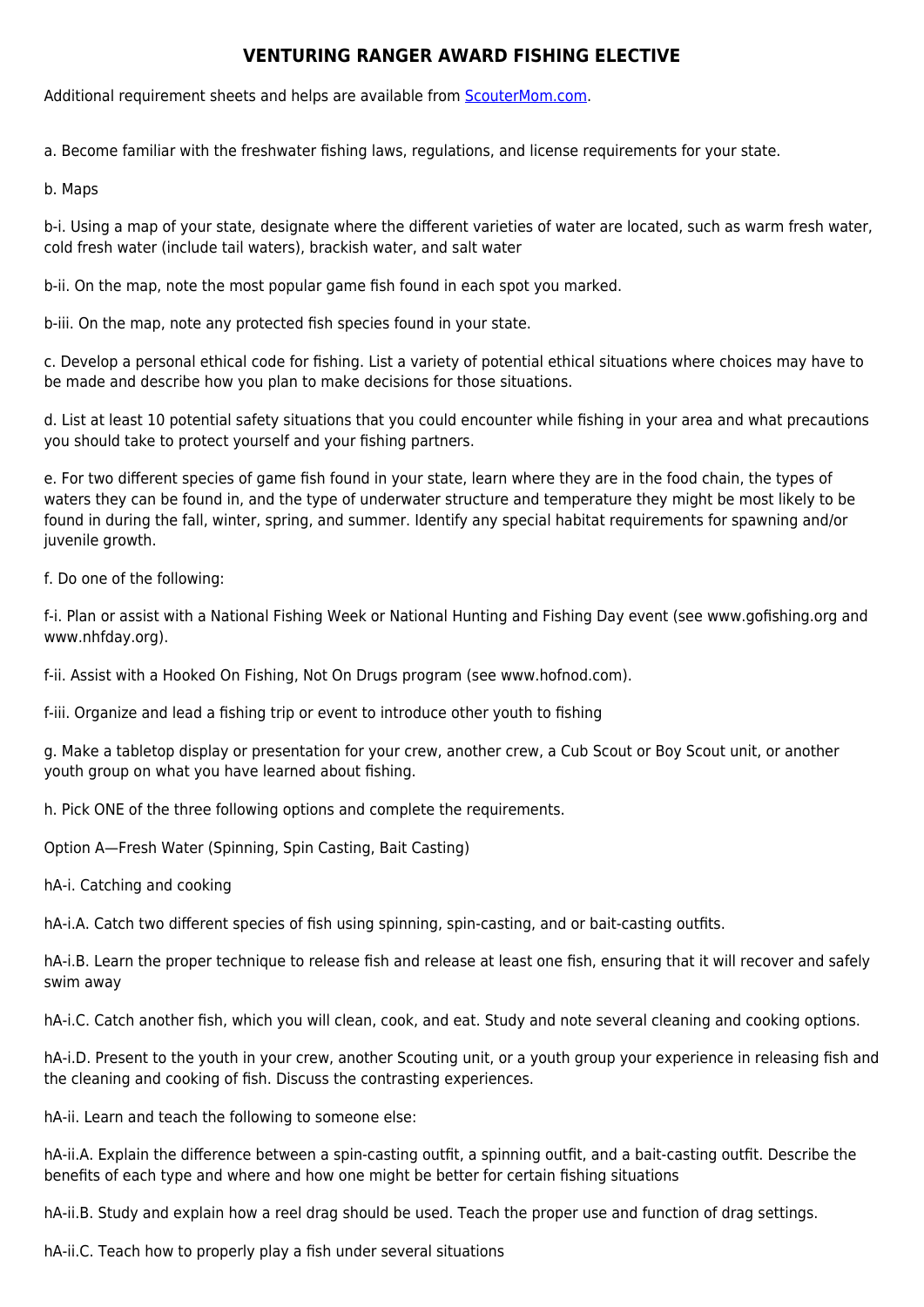hA-ii.D. Study and present the use of basic fishing knots, making sure you can teach at a minimum:

hA-ii.Da. An improved clinch knot

hA-ii.Db. The Palomar knot or a turle knot

hA-ii.Dc. A blood knot or barrel knot

Tie each knot with ease and explain how it is used.

hA-ii E. Show how to cast two of the three types of outfits. With each, demonstrate two ways to make effective casts using targets. Learn safety measures needed to ensure safe casting

hA-iii. Do ONE of the following:

hA-iii.A. Build a fishing rod of your choice

hA-iii.B. Design and make your own fishing lure and explain the fish attracting principle of the lure

hA-iii.C. With approval of the proper agency, plan and implement a fishery conservation project. Contact the local district biologist at your state fish and wildlife agency, go to the International Association of Fish and Wildlife Agencies Web site at www.iafwa.org and click on "Download State Directors Directory." Document your project with pictures and/or acknowledgment from the agency managing the waterway.

Option B—Fly-Fishing

hB-i. Catching and cooking.

hB-i. A. Catch two different species of fish using a fly-fishing outfit.

hB-i. B. Learn the proper technique to release fish and release at least one fish, ensuring that it will recover and safely swim away.

hB-i. C. Catch another fish, which you will clean, cook, and eat. Study and note several cleaning and cooking options.

hB-i. D. Present to the youth in your crew, another Scouting unit, or a youth group your experience in releasing fish and the cleaning and cooking of fish. Discuss the contrasting experiences.

hB-ii. Learn and teach the following to someone else:

hB-ii. A. Explain the differences among a dry fly, wet fly, streamer, nymph, and bass bugs or poppers. Describe the benefits of each type and where and how one might be better for certain fishing situations.

hB-ii. B. Study and explain how to match rod, reel, line, and leader to develop a balanced outfit. Explain how to select the right outfit for various fishing situations. Understand the makeup of fly lines and teach the advantages of weightforward lines versus doubletaper lines. Identify and explain the various types of lines and their advantages (floating, sink-tip, and sinking lines).

hB-ii. C. Teach how to properly play a fish under several situations, recognizing that fish exhaustion is critical to catchand-release survival.

hB-ii. D. Study and present the use of basic fishing knots, making sure you can teach at a minimum:

hB-ii. Da An arbor backing knot

hB-ii. Db The nail knot or a tube knot

hB-ii. Dc A blood knot or barrel knot

hB-ii. Dd • The improved clinch knot

Tie each knot with ease and explain how it is used.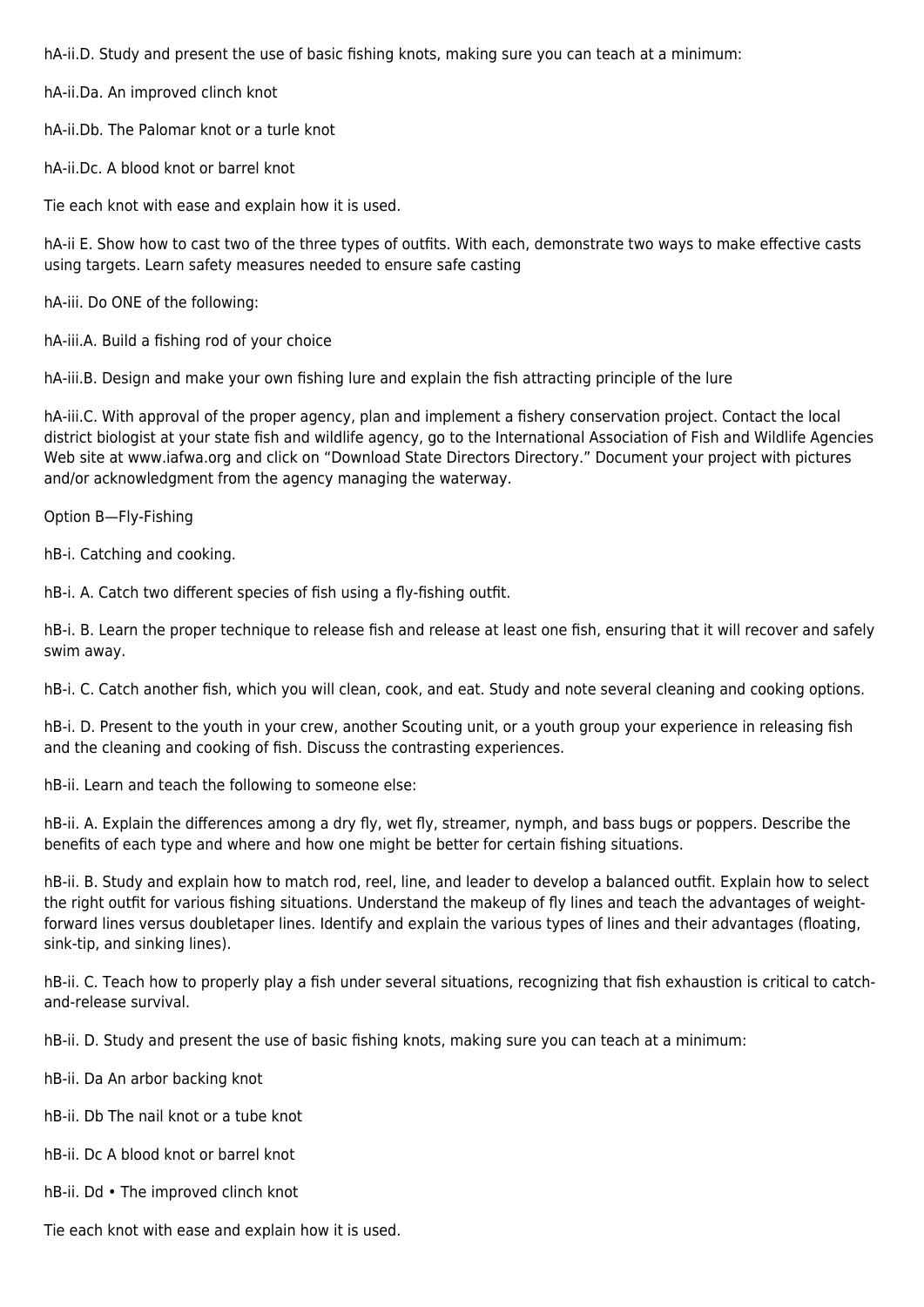hB-ii. E. Show how to cast. Demonstrate casting skills, explaining proper grip, casting arc, how to "load" the rod, and how to present the fly. Demonstrate various ways to make effective casts using targets. Learn safety measures needed to ensure safe casting

hB-iii. Do ONE of the following:

hB-iii. A. Build a fly rod of your choice

hB-iii. B. Tie SIX flies (nymph, wet fly, dry fly, and/or streamer) and explain how each pattern is used to imitate what fish eat.

hB-iii. C. With approval of the proper agency, plan and implement a fishery conservation project. Contact the local district biologist at your state fish and wildlife agency; go to the International Association of Fish and Wildlife Agencies Web site at www.iafwa.org and click on "Download State Directors Directory." Document your project with pictures and/or acknowledgment from the agency managing the waterway.

Option C—Salt Water

hC-i. Catching and cooking.

hC-i. A. Catch two different species of fish by surf fishing, casting from a boat, and/or trolling, using proper equipment.

hC-i. B. Learn the proper technique to release fish and release at least one fish, ensuring that it will recover and safely swim away

hC-i. C. Catch another fish, which you will clean, cook, and eat. Study and note several cleaning and cooking options

hC-i. D. Present to the youth in your crew, another Scouting unit, or a youth group your experience in releasing fish and the cleaning and cooking of fish. Discuss the contrasting experiences.

hC-ii. Learn and teach the following to someone else:

hC-ii. A. Explain the difference between surf fishing, casting from a boat, and trolling from a boat. Describe the benefits of each type and where and how one might be better for certain fishing situations

hC-ii. B. Study and explain how a reel drag should be used. Teach the proper use and function of drag settings.

hC-ii. C. Teach how to properly play a fish under several situations

hC-ii. D. Study and present the use of basic fishing knots, making sure you can teach at a minimum:

hC-ii. Da An improved clinch knot

hC-ii. Db The Palomar knot or a turle knot

hC-ii. Dc A blood knot or barrel knot

Tie each knot with ease and explain how it is used

i. If you live in a coastal state, become familiar with the saltwater fishing laws, regulations, and license requirements for your state. If you live in an inland state, become familiar with the saltwater fishing laws, regulations, and license requirements for a coastal state of your choice.

j. Do ONE of the following:

j-i. Build a fishing rod of your choice

j-ii. Design and make several fishing lures and explain the fish-attracting principle of each lure.

j-iii. With approval of the proper agency, plan and implement a fishery conservation project. Contact the local district biologist at your state fish and wildlife agency; go to the International Association of Fish and Wildlife Agencies Web site at www.iafwa.org and click on "Download State Directors Directory." Document your project with pictures and/or